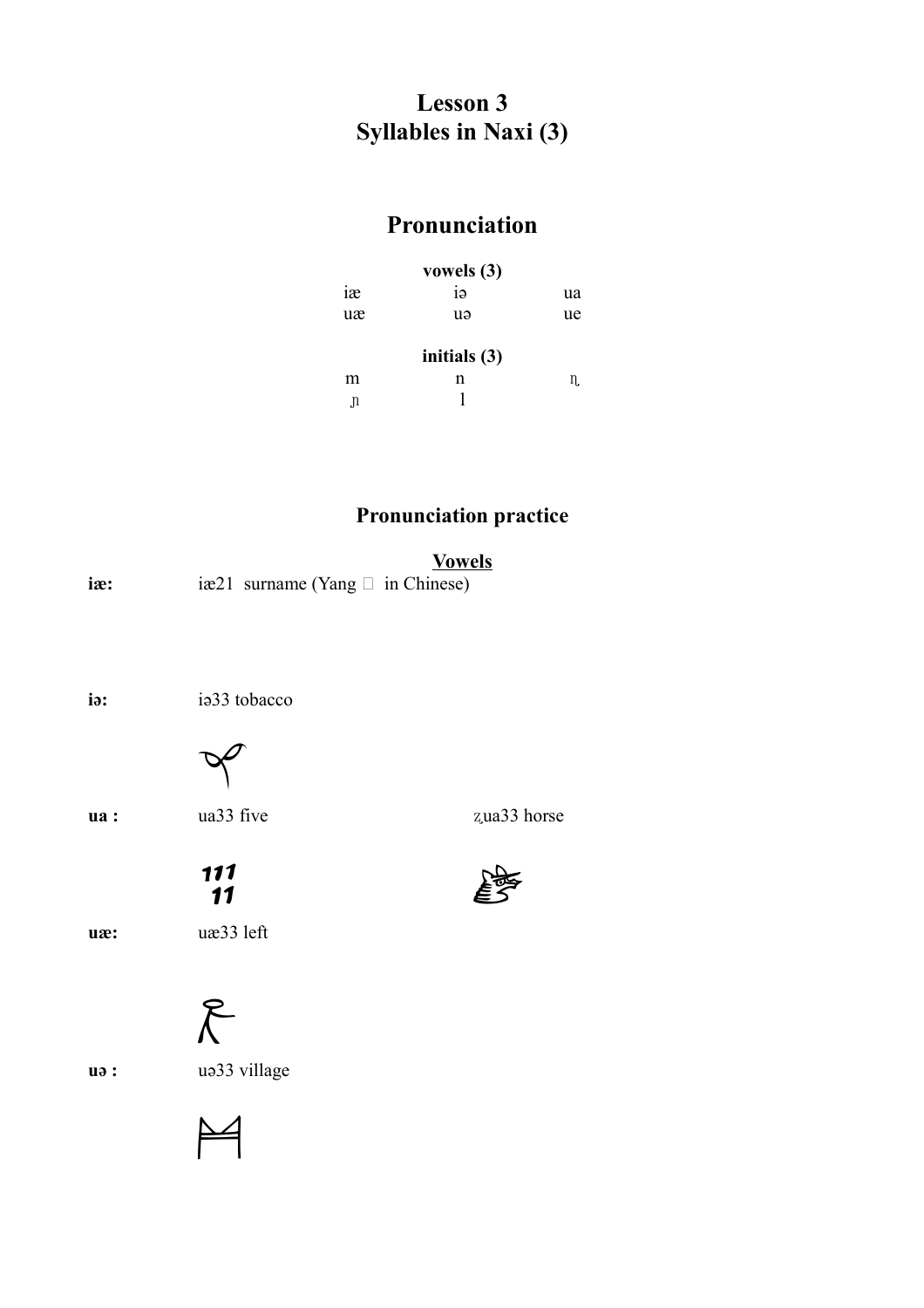ue33 hey! ue:

me33 female m:





mw<sub>33</sub> sky



 $mə33 no$ 



 $\curvearrowleft$ 

 $\mathbf{n}$ :

na21 black



nuz33 heart



 $\mathfrak{n}$ :

ni33 two

# 11

 $\mathfrak{p}$ :

na21 me





ly33 spear

lu33 four



 $\frac{11}{11}$ 

 $1<sub>x</sub>33$  stone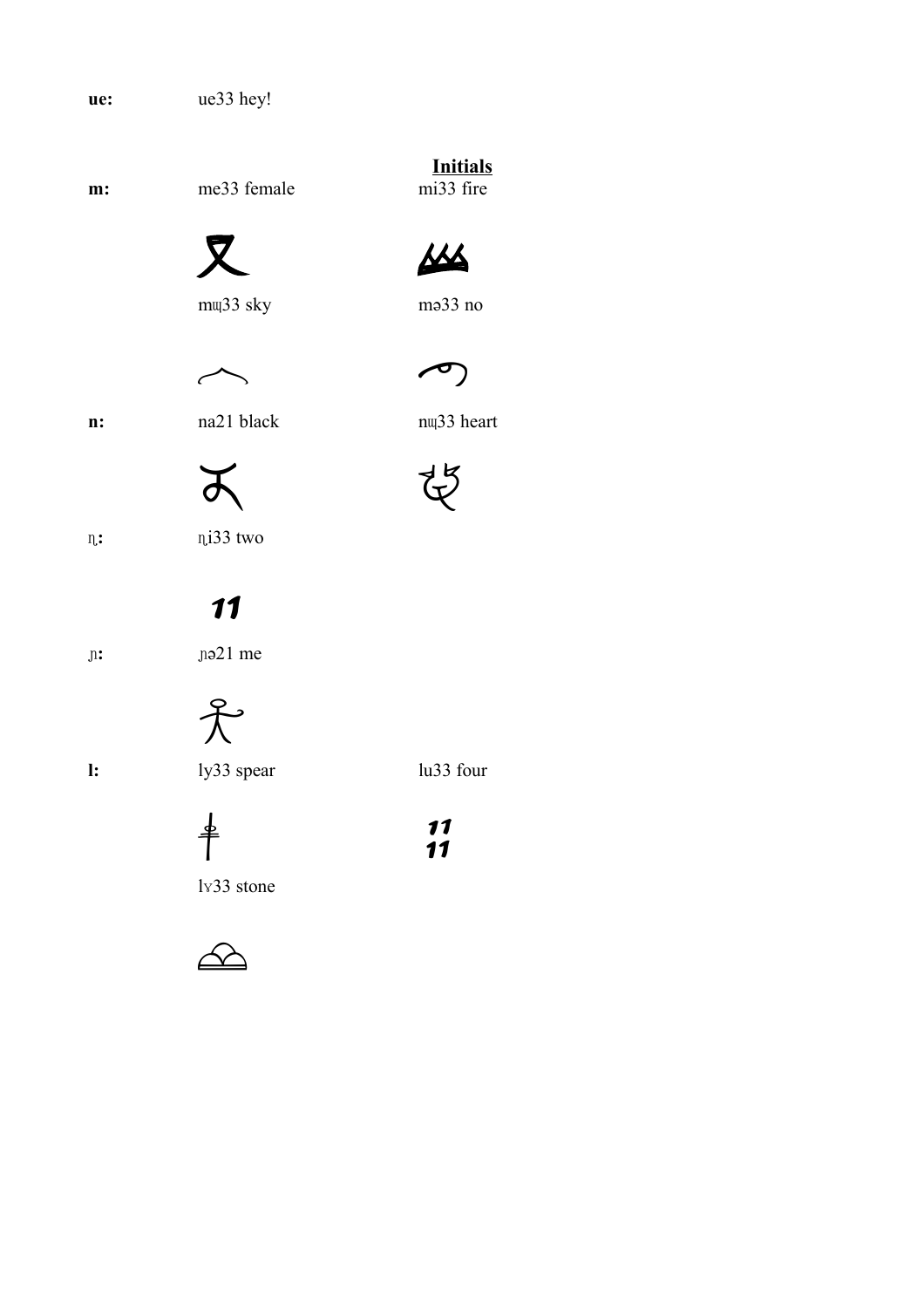#### **New Characters**

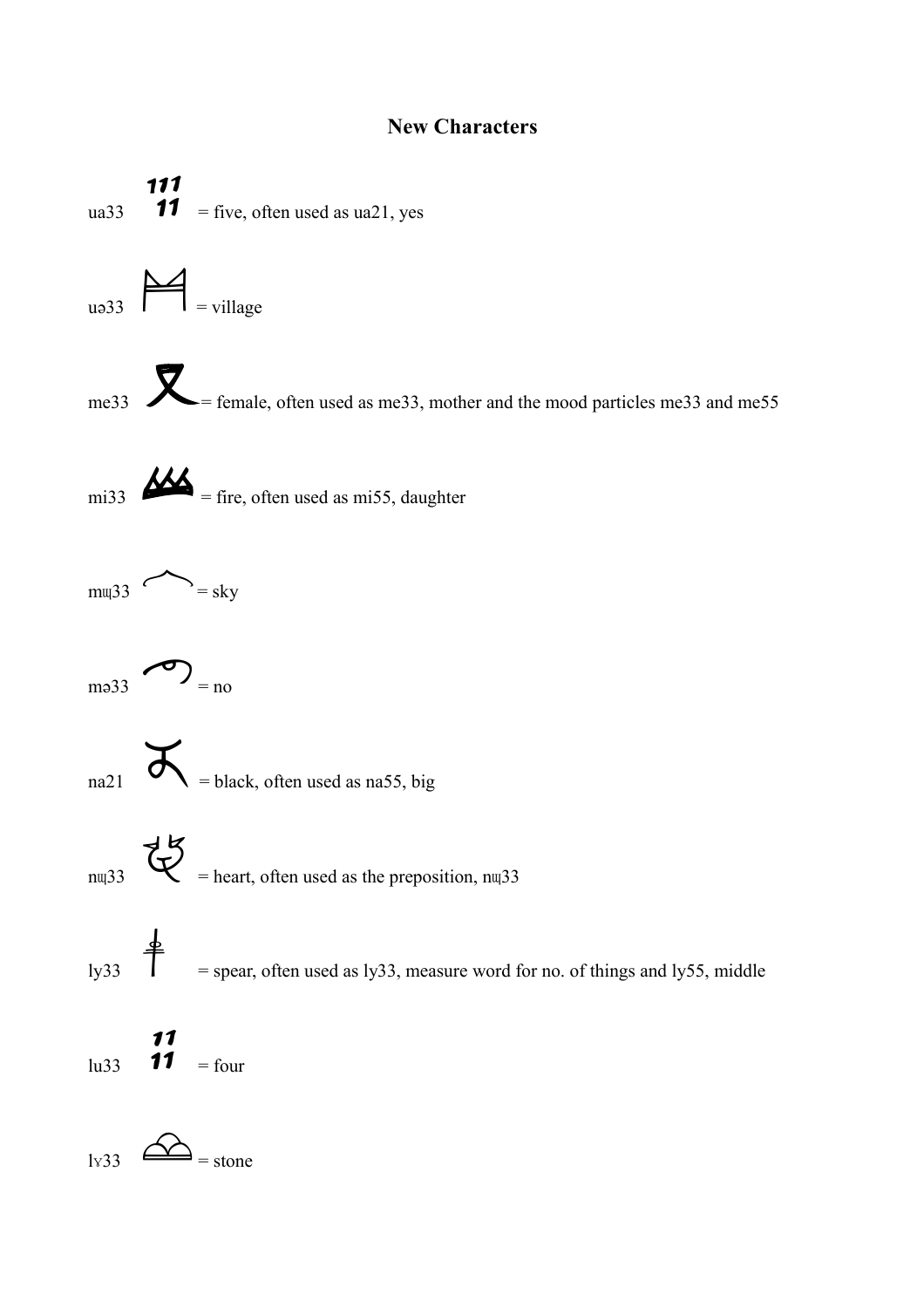

### **New Words**



ly33 gv33 middle, between